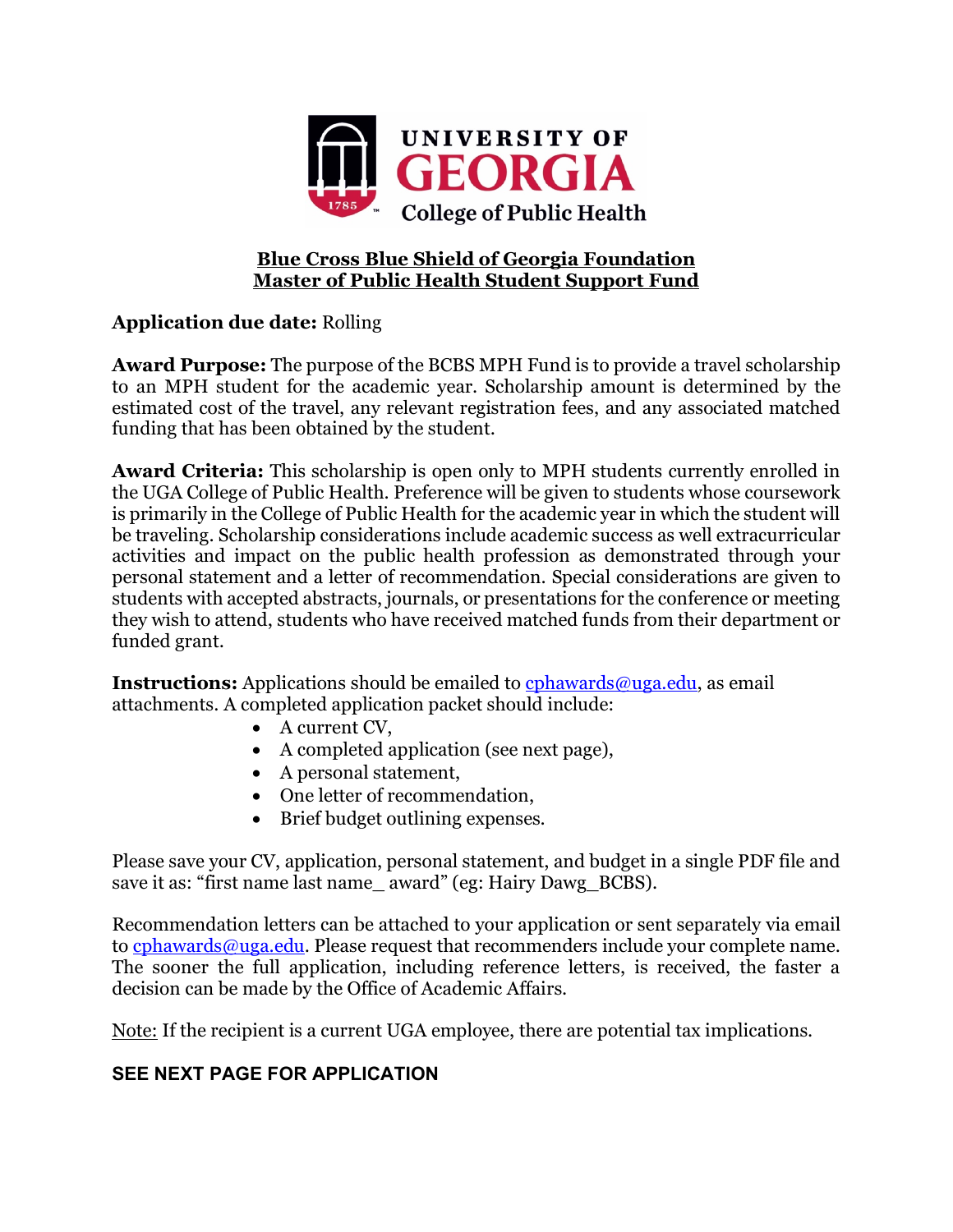## **APPLICATION – BCBS Travel Award**

**Name: ID Number (810):**

**Address: Email:** 

**MPH Concentration: Expected Graduation:**

Please describe your expected course of study during the term you expect to travel. A list of courses you expect to take is sufficient:

**Provide detailed Projected Budget.** include any pertinent expense that may be calculated to determine award amount, which may include, registration fee, travel mode, meals, lodging, and transportation. Details of per diem rates per state can be found on, **[https://www.gsa.gov/portal/](https://www.gsa.gov/portal/category/100120:) [category/100120](https://www.gsa.gov/portal/category/100120:):**